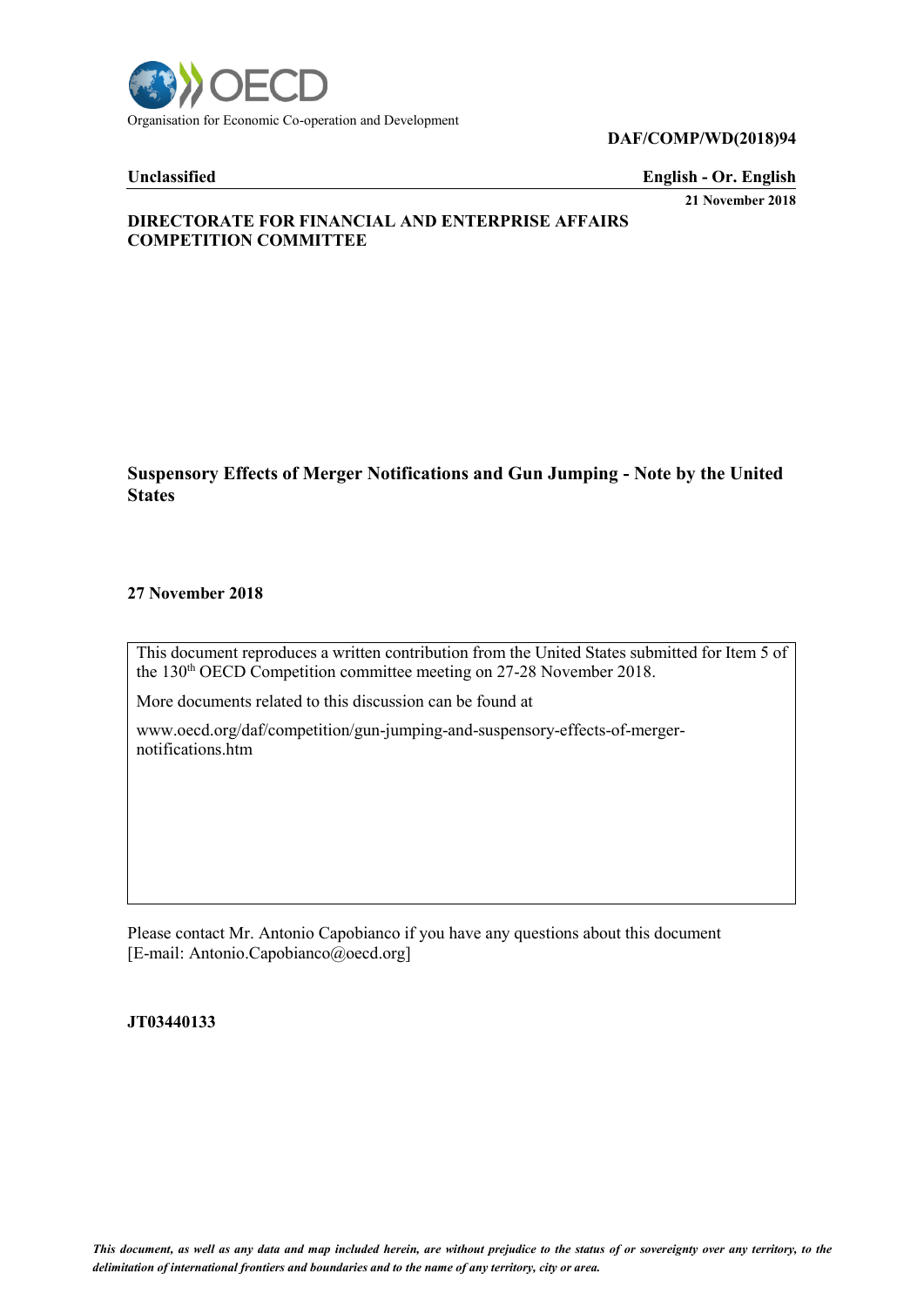# *United States*

#### **1. The Relevance and Investigation of Gun-Jumping**

# **1.1. In the United States, Section 7A of the Clayton Act Requires Companies to Maintain Separate Operations Until the Expiration of a Waiting Period Following Merger Notification**

1. In the United States, merging parties that meet certain threshold requirements<sup>1</sup> must file a notification and observe a waiting period to allow the federal antitrust agencies to investigate the competitive impact of proposed transactions, and if necessary, to seek an injunction to prevent the consummation of anticompetitive transactions. The notification and waiting period requirements apply to direct and indirect acquisitions when a size of person and commerce threshold contained in Section 7A of the Clayton Act ("Section 7A") 2 are met and if the acquiring person would hold a threshold amount of voting securities or assets after the acquisition.<sup>3</sup> The regulations adopted pursuant to Section 7A (the "Premerger Notification Rules") define "hold" to mean "beneficial ownership."<sup>4</sup> Although the term beneficial ownership is not defined, the agencies generally look to who bears the risk of loss or may realize potential gains, who makes decisions in the normal course of business, and who exercises control over assets or contracts.<sup>5</sup>

2. Gun-jumping is illegal under Section 7A, which prohibits the acquisition of beneficial ownership of certain assets or voting securities before the end of a statutory waiting period and provides for civil penalties. Firms that fail to observe the statutory waiting period—for example, by beginning to coordinate business activities prior to consummation of their merger—may be liable for gun-jumping. Therefore, although some communication and coordination is necessary in order for firms to plan for an upcoming

<sup>1</sup> For 2018, generally, if the transaction is valued between \$84.4 million and \$337.6 million, and one party has sales or assets of \$168.8 million or greater and the other party has sales or assets of \$16.9 million or greater, then the parties must file a notification with the Federal Trade Commission and the Antitrust Division of the Department of Justice. If the size of the transaction is more than \$337.6 million, the parties must file notification with the agencies, no matter the size of the parties, unless an exemption applies. *See, e.g.*, [https://www.ftc.gov/enforcement/premerger-notification](https://www.ftc.gov/enforcement/premerger-notification-program/hsr-resources/steps-determining-whether-hsr-filing)[program/hsr-resources/steps-determining-whether-hsr-filing.](https://www.ftc.gov/enforcement/premerger-notification-program/hsr-resources/steps-determining-whether-hsr-filing)

<sup>&</sup>lt;sup>2</sup> 15 U.S.C. 18a. Section 7A also is referred to as the Hart-Scott-Rodino Antitrust Improvements Act of 1976 or the HSR Act.

 $3$  15 U.S.C. 18a(a)-(b).

<sup>4</sup> 16 C.F.R. § 800 *et. seq.*

<sup>&</sup>lt;sup>5</sup> The Statement of Basis and Purpose accompanying the Premerger Notification Rules states that the "existence of beneficial ownership is to be determined in the context of particular cases with reference to the person or persons that enjoy the indicia of beneficial ownership," which include "[1] the right to obtain the benefit of any increase in value or dividends, [2] the risk of loss of value, [3] the right to vote the stock or to determine who may vote the stock, [4] the investment discretion (including the power to dispose of the stock)." 43 Fed. Reg. 33,449, 33,458 (July 31, 1978).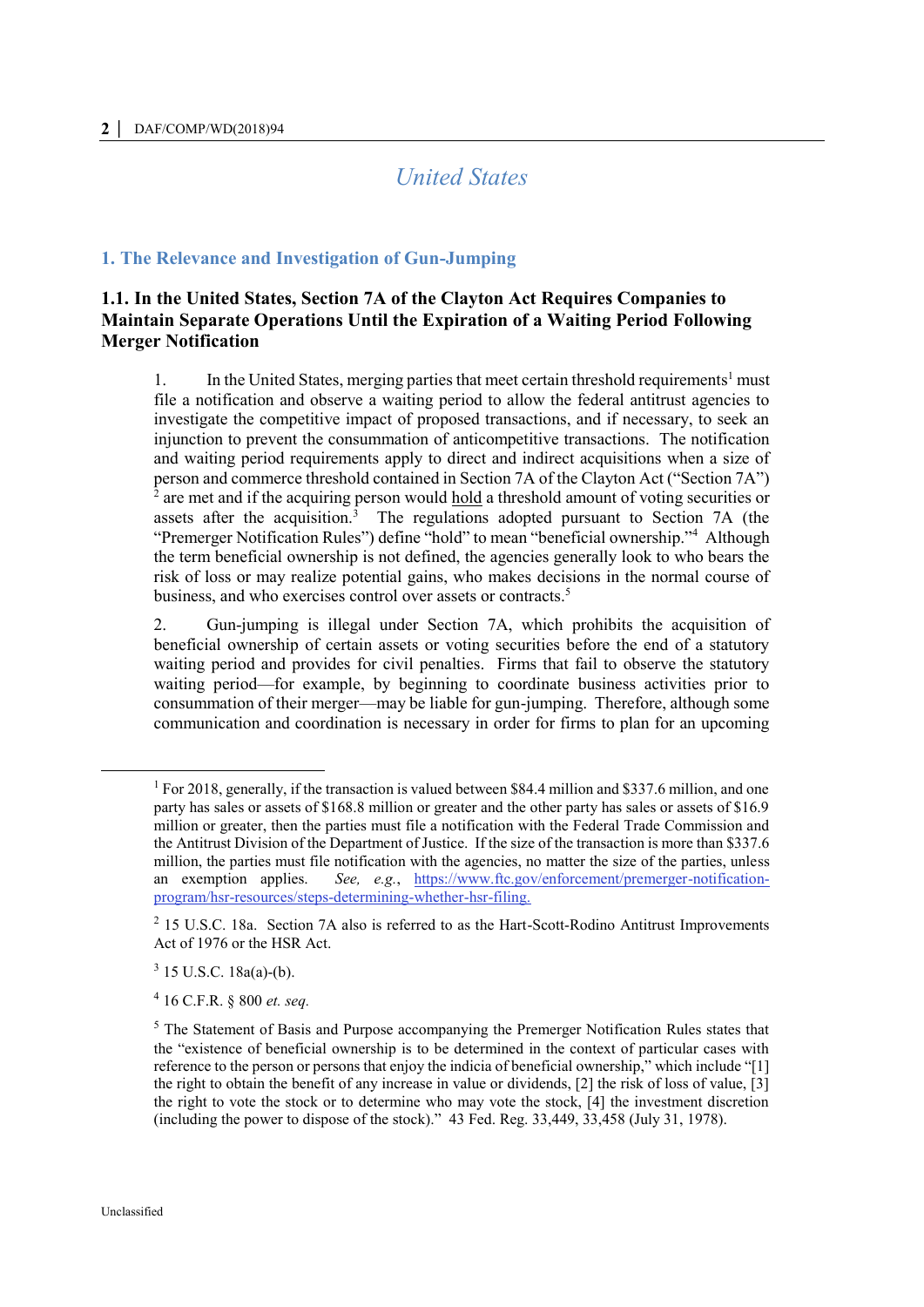proposed merger, each company should be careful to keep operating as a separate, independent entity during the waiting period.

# **1.2. The Purpose of the Statutory Waiting Period Specified in Section 7A of the Clayton Act is to Allow Time to Review Proposed Mergers before the Assets Become Too Difficult to Unscramble.**

3. The U.S. antitrust agencies principally challenge anticompetitive acquisitions under Section 7 of the Clayton Act ("Section 7"), which allows prospective challenges to mergers before the harm to consumers actually occurs.<sup>6</sup> Prior to the enactment of Section 7A, the agencies did not receive advance notice through premerger notifications and merging firms did not observe a statutory waiting period. As a result, Section 7 proved difficult to enforce because the U.S. agencies could challenge mergers only after their consummation and the agencies' only recourse was to sue to unwind anticompetitive mergers after the fact.<sup>7</sup> If a court later found that a merger was illegal and ordered relief, the interim loss of competition during trial harmed consumers.<sup>8</sup> Additionally, once companies had merged, effective relief was difficult to fashion because the companies' operations and assets often were irrevocably changed and entwined.

4. The U.S. Congress enacted Section 7A in 1976, requiring firms to file a notice and observe a waiting period. The legislative history leading to the enactment of Section 7A demonstrates Congress's intent to create a more effective enforcement mechanism "to detect and prevent illegal mergers prior to consummation."<sup>9</sup> Congress believed a premerger injunction is "often the only effective and realistic remedy against large illegal mergers before the assets, technology, and management of the merging firms are hopelessly and irreversibly scrambled together, and before competition is substantially and perhaps irremediably lessened. . . ."<sup>10</sup> This legislative history underscores Congress's desire that competition existing before the merger be maintained pending review by the antitrust enforcement agencies and a court.

5. The legislative history also underscores Congress' desire to maintain the integrity of the premerger investigation. The purpose is to give the "the government antitrust agencies a fair and reasonable opportunity to detect and investigate large mergers of

<sup>&</sup>lt;sup>6</sup> "No person engaged in commerce or in any activity affecting commerce shall acquire, directly or indirectly, the whole or any part of the stock or other share capital and no person subject to the jurisdiction of the Federal Trade Commission shall acquire the whole or any part of the assets of another person engaged also in commerce or in any activity affecting commerce, where in any line of commerce or in any activity affecting commerce in any section of the country, the effect of such acquisition may be substantially to lessen competition, or to tend to create a monopoly." 15 U.S.C. 18. Although agencies can challenge mergers under Sections 1 and 2 of the Sherman Act, they rarely do because the Sherman Act requires proof of actual harm to competition and the Section 7 requires proof that an acquisition "may" substantially lessen competition. *Id.*

<sup>7</sup> *See, e.g.*, Competitive Impact Statement at 11. *United States v. Gemstar-TV Guide International, Inc.*, No. 03CV000198 (D.D.C. 2003), [https://www.justice.gov/atr/case-document/competitive](https://www.justice.gov/atr/case-document/competitive-impact-statement-108)[impact-statement-108](https://www.justice.gov/atr/case-document/competitive-impact-statement-108) ("Gemstar CIS").

<sup>8</sup> Gemstar CIS at 11.

<sup>&</sup>lt;sup>9</sup> S. Rep. No. 94-803, pt. 1 at 63 (1976).

 $10$  H.R. Rep. No. 94-1373, at 5 (1976).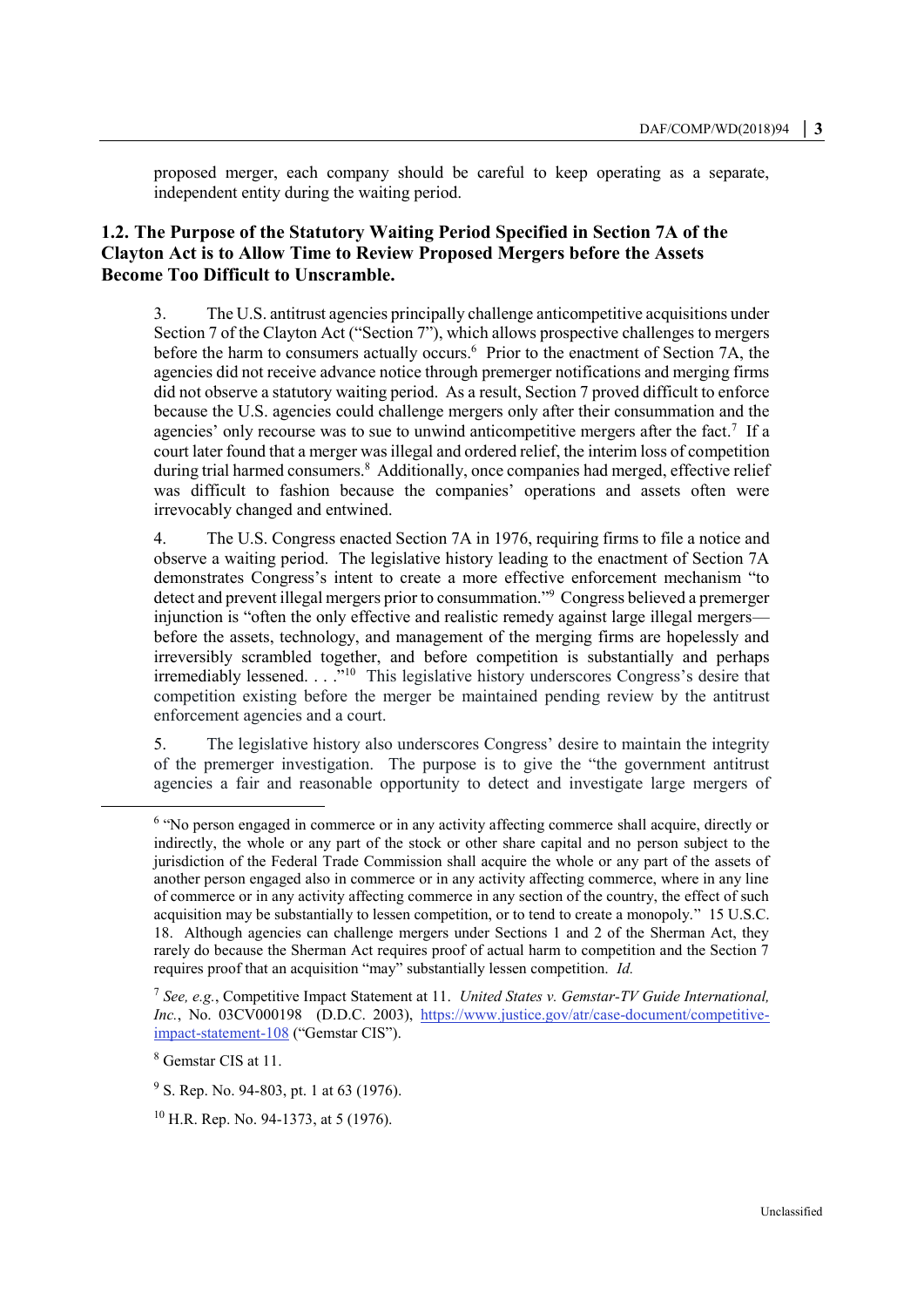#### **4 │** DAF/COMP/WD(2018)94

questionable legality before they are consummated."<sup>11</sup> In discussing waiting period requirements, Congressman Rodino explained: "[T]here may well be cases in which the merging companies act in bad faith, or conceal relevant data from the Government . . . . If they do so, they act at their peril, and would properly be subject to sanctions.  $\ldots$ <sup>12</sup> Congress left it to the agencies to determine the information that they need from the parties and provided equitable and civil relief in the event merging parties did not substantially comply with requests for information.

## **1.3. Gun-Jumping Also May be Illegal under Section 1 of the Sherman Act or Section 5 of the Federal Trade Commission Act**

6. Section 1 of the Sherman Act ("Section 1") prohibits agreements between competitors that harm competition.<sup>13</sup> Thus, during the pre-consummation period, competing firms also may be liable for agreements that violate Section 1. Conduct illegal under Section 1 may include merging firms' jointly setting prices or contract terms, or entering market division or customer allocation agreements. In addition, if competing firms use the other party's competitively sensitive information during the pre-consummation period, their exchange and use of such information may constitute an agreement in violation of Section 1. These agreements harm consumers by eliminating competition at a time when firms should behave as separate and independent competitors. The agencies also may use conduct that violates Section 1, including exchanges and use of competitively sensitive information, as indicia of operational control to prove violations of Section 7A that provide for civil penalties.<sup>14</sup> As discussed below, several gun-jumping complaints have alleged violations of Section 1.

# **1.4. The Agencies May Discover Evidence of Gun-jumping During Merger Review From the Parties or Third Parties**

7. Evidence of gun-jumping usually is discovered when the agencies investigate the proposed transaction. In the United States, agencies collect contemporaneous documents during merger review; these documents sometimes reveal communications between the parties about illegal gun-jumping activity. In other instances, third-party witnesses may provide information that suggests the parties have engaged in illegal gun-jumping activity. Both the Antitrust Division and the Federal Trade Commission have authority to subpoena documents or testimony or issue civil investigative demands requesting interrogatory

 $11$  *Id.* 

<sup>&</sup>lt;sup>12</sup> 122 Cong. Rec. 30878 (1976) (statement of Representative Rodino).

<sup>&</sup>lt;sup>13</sup> 15 U.S.C. 1. The Federal Trade Commission has jurisdiction under Section 5 of the Federal Trade Commission Act, which prohibits unfair methods of competition in or affecting commerce. 15 U.S.C. § 45. Despite enforcement using different statutes, the overwhelming majority of FTC competition cases rely on the same standards as those used by the Antitrust Division, including in cases alleging conduct that would violate Section 1 of the Sherman Act.

<sup>14</sup> *See, e.g.*, Complaint at 8-9. *United States v. Flakeboard America Ltd*., No. 3:14-cv-4949 (N.D. Cal. 2014), <https://www.justice.gov/atr/case-document/file/496511/download> ("Flakeboard Complaint"); Complaint at 11, 13. *United States v. Computer Associates Int'l Inc.*, Civ. No. 1:01CV02062 (D.D.C. 2002) [https://www.justice.gov/atr/case-document/complaint-equitable](https://www.justice.gov/atr/case-document/complaint-equitable-relief-and-civil-penalties)[relief-and-civil-penalties](https://www.justice.gov/atr/case-document/complaint-equitable-relief-and-civil-penalties) ("Computer Associates Complaint").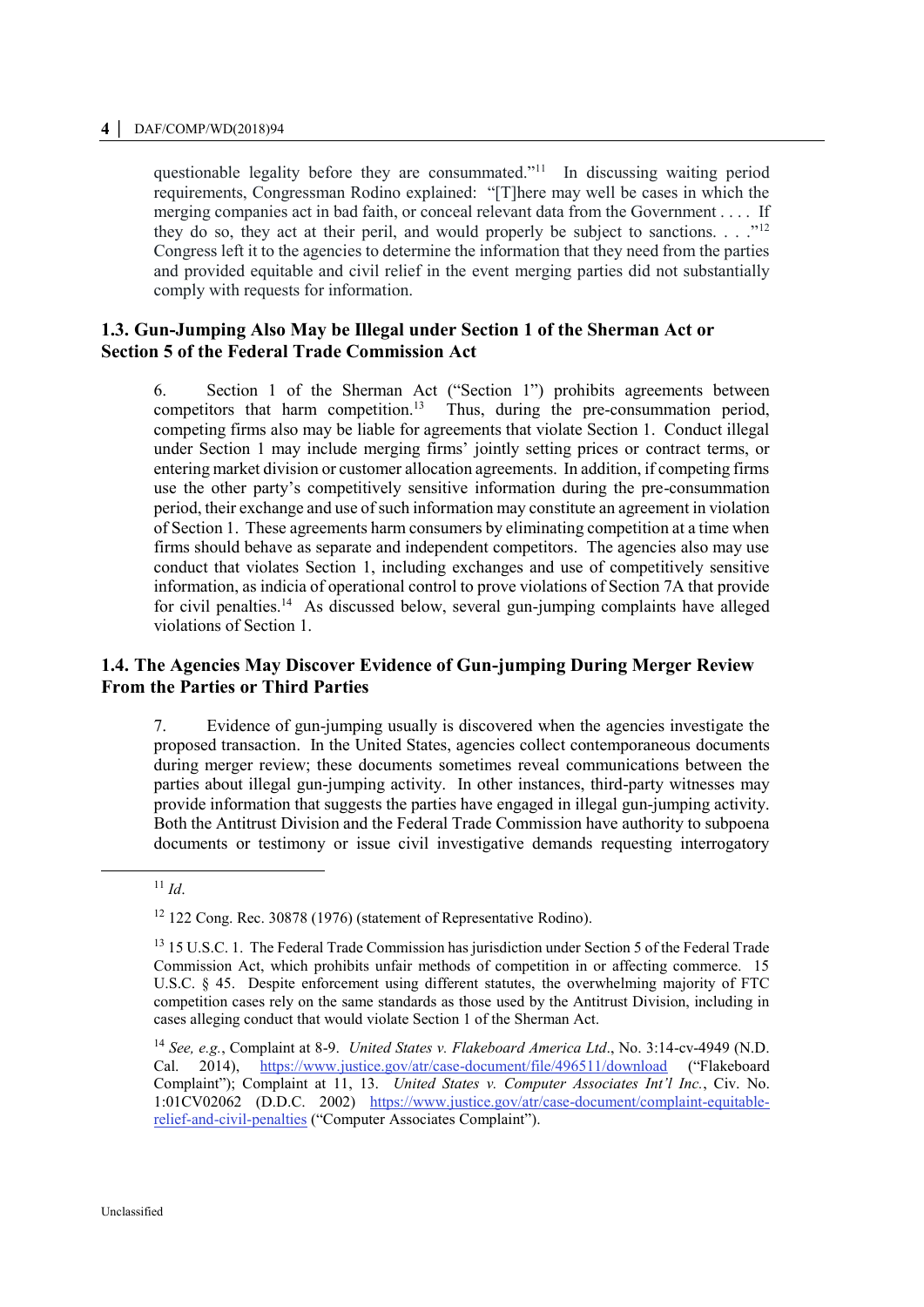responses from the parties and from third-party witnesses. Based on initial findings, the agencies can determine whether they need additional information and can use their subpoena power to obtain this information to understand the conduct. Parties also often submit white papers and engage in discussions with the agencies to explain and defend the relevant conduct.

#### **2. Legal Consequences and Remedies for Gun-Jumping**

8. Under Section  $7A(g)(1)$  of the Clayton Act, firms in violation of Section 7A are liable for civil penalties.<sup>15</sup> Only the Antitrust Division may obtain civil penalties; the Federal Trade Commission may refer its cases to the Antitrust Division to obtain civil penalties. Each party is liable to pay the applicable civil penalty. In 2018, the maximum penalty per company per day in violation of Section 7A is \$41,484.<sup>16</sup> Thus, a 7A violation lasting ten days could lead to a penalty for each party of up to \$414,840 or \$829,680.<sup>17</sup> To date, the largest civil penalty obtained by either agency for a violation of Section 7A was \$11,000,000.<sup>18</sup>

9. Defendants that violate Section 1 also may be liable for equitable remedies, including disgorgement. For example, the United States sought and obtained disgorgement of \$1.15 million in illegally obtained profits during the six-month period leading up to its settlement with Flakeboard and SierraPine.<sup>19</sup> Additional equitable remedies have included rescission of contracts entered into during the pre-consummation period<sup>20</sup> and injunctive relief.<sup>21</sup>

10. Pre-merger conduct for mergers that do not meet the Section 7A thresholds or otherwise are not notifiable cannot technically violate Section 7A. However, parties that are not covered by Section 7A still may be liable for violations of Section 1 during the preconsummation period of their merger.

 $\overline{a}$ 

<sup>20</sup> *See, e.g.,* Gemstar CIS at 15.

 $15$  15 U.S.C. §  $18a(g)(1)$ .

<sup>16</sup> *See* 16 C.F.R. § 1.98.

<sup>&</sup>lt;sup>17</sup> Each party pays \$41,484 multiplied by the ten days of the violation – i.e., 10-Day Penalty = 2\*(\$41,484\*10).

<sup>&</sup>lt;sup>18</sup> Final Judgment at 7. *United States v. VA Partners I*, No. 16-cv-01672 (WHA) (N.D. Cal. 2016), [https://www.justice.gov/atr/case-document/file/908516/download.](https://www.justice.gov/atr/case-document/file/908516/download)

<sup>19</sup> Competitive Impact Statement at 11. *United States v. Flakeboard America Ltd.*, No. 3:14-cv-4949 (N.D. Cal. 2014), <https://www.justice.gov/atr/case-document/file/496496/download> ("Flakeboard CIS").

<sup>21</sup> *See, e.g.,* Flakeboard CIS at 11-12; Competitive Impact Statement at 15. *United States v. Computer Associates Int'l Inc.*, Civ. No. 1:01CV02062 (D.D.C. 2002), <https://www.justice.gov/atr/case-document/competitive-impact-statement-76> ("Computer Associates CIS").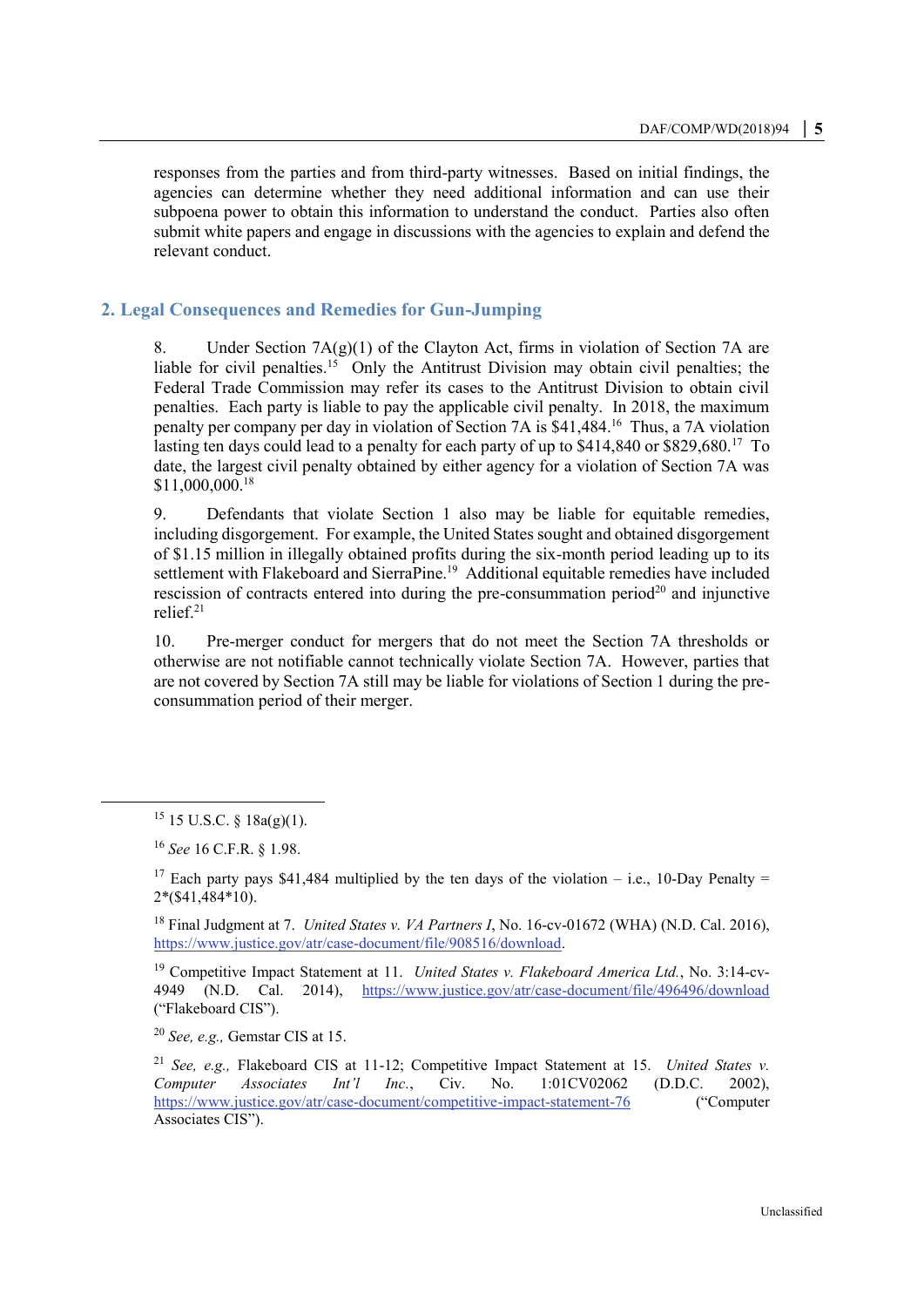# **3. Interactions and Communications Indicating Gun-Jumping**

11. As discussed above, gun-jumping occurs when parties to an acquisition prematurely transfer beneficial ownership prior to the end of the required waiting period. A common way in which parties prematurely transfer beneficial ownership is by allowing the buyer to take operational control over the assets that are the subject of the acquisition. 22

# **3.1. Taking Control of Physical Assets Such as a Plant, Inventory, or Machinery**

12. The agencies have challenged conduct as gun-jumping when one party to a merger took control of the other parties' plant, inventory, or machinery. For example, in 2014, the United States alleged Flakeboard America Ltd. and Sierra Pine entered an illegal premerger agreement to close a Sierra Pine mill and divert customers to Flakeboard. The agreement to close the mill and allocate customers constituted an illegal agreement between competitors to reduce output and allocate customers in violation of Section 1 of the Sherman Act. Additionally, the complaint alleged that by coordinating to close the mill, allocate customers, and exchange competitively sensitive information, Flakeboard exercised operational control (and thereby obtained beneficial ownership) of SierraPine's business prior to the end of the waiting period in violation of Section 7A. As a result of the agreement, Flakeboard successfully secured a substantial amount of business from SierraPine and harmed competition.

13. In this example, the parties abandoned their merger in response to competitive concerns raised by the United States. To remedy the Section 1 violation, the settlement agreement provides for disgorgement of \$1.15 million, the approximate amount of profits that Flakeboard illegally obtained from closing the mill and allocating customers. Additionally, each party agreed to pay a civil penalty of \$1.9 million (\$3.8 million total) to remedy the Section 7A violation.

14. Other cases have alleged that assuming control over physical assets constituted a gun-jumping violation. For example, Titan Wheel took immediate possession and operations of a Pirelli Armstrong plant and used the plant to manufacture tires during a thirteen-day period in violation of Section  $7A^{23}$ ; Titan Wheel agreed to pay the maximum civil penalty of \$130,000 to settle the case. In another case, two competitors in the market for title plant services,<sup>24</sup> Commonwealth Land Title Insurance and First American, agreed to consolidate their title plants in the District of Columbia. Before relocating, Commonwealth terminated existing contracts with customers. After the relocation, the

<sup>&</sup>lt;sup>22</sup> There are no litigated gun-jumping cases, but several consent decrees provide guidance about gun-jumping violations. Practitioners may look to litigated cases involving Section 1 violations for additional guidance.

<sup>23</sup> Complaint at 6-7. *United States v. Titan Wheel*, No. 1:96CV01040 (D.D.C. 1996), <https://www.justice.gov/atr/case-document/file/628336/download> ("Titan Wheel Complaint").

 $24$  Title plant services are used by abstractors, title insurers, title insurance agents, and others to determine ownership of and interests in real property in connection with the underwriting and issuance of title insurance policies and for other purposes. Complaint at 3. *In re Commonwealth Land Title Insurance Co.* No. C-3835 (F.T.C. 1998), <https://www.ftc.gov/sites/default/files/documents/cases/1998/11/ftc.gov-9810127cmp.htm>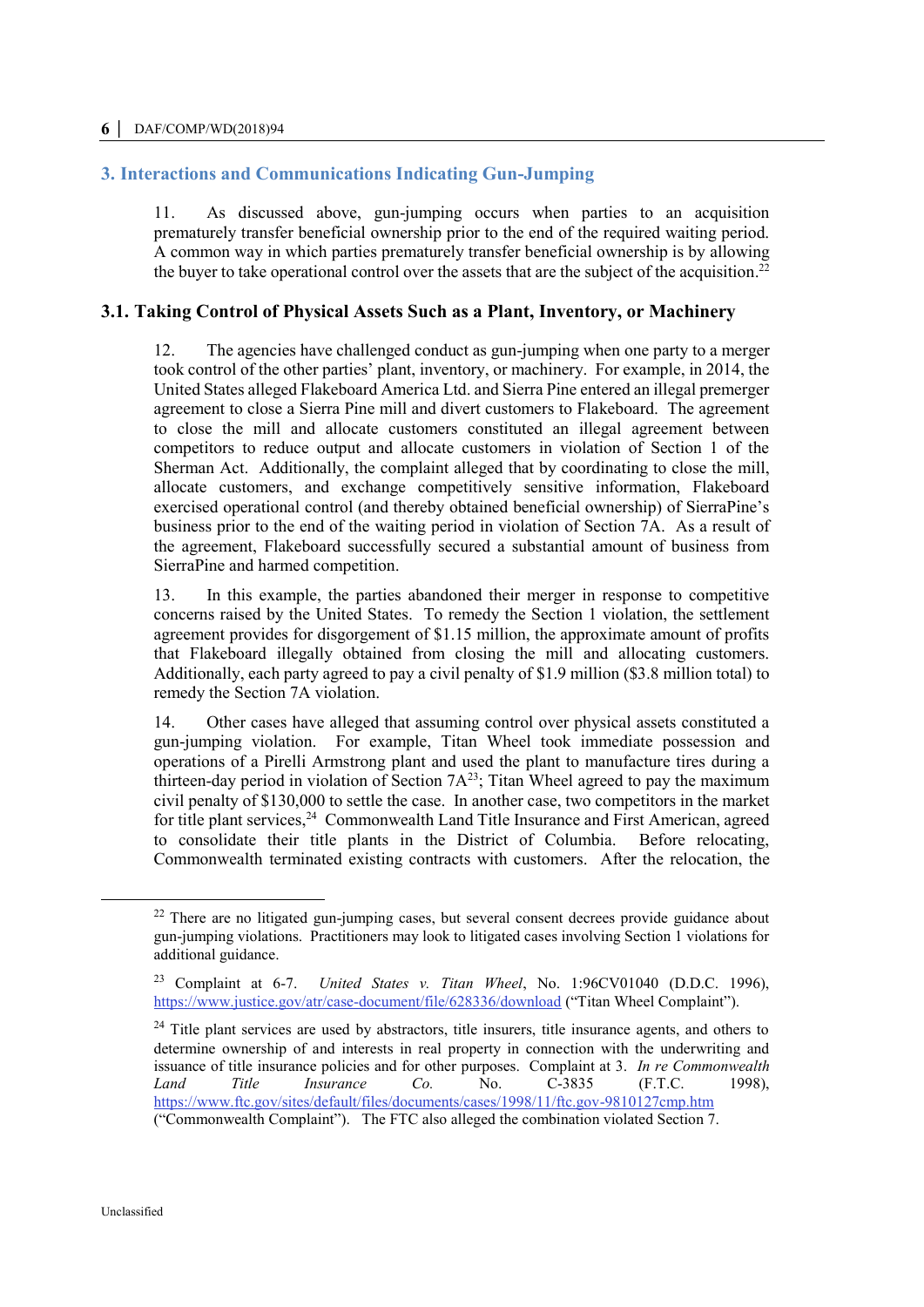parties jointly set prices and terms for plant title services. The Federal Trade Commission alleged this constituted an agreement to raise prices and fix output in violation of Section  $5.^{25}$  The settlement included injunctive relief.<sup>26</sup>

15. *United States v. Duke Energy* provides another example of parties taking control of assets.<sup>27</sup> In this case, Duke Energy entered into an agreement to acquire the Osprey Energy Center from Calpine Corp. In conjunction with the acquisition agreement, Duke also entered into a tolling agreement for the Osprey plant.<sup>28</sup> Under the tolling agreement, Duke immediately began exercising control over the Osprey plant, making decisions about its output. Duke began earning profits from and assuming risk for the day-to-day operations of the business. Duke admitted it entered the tolling agreement only as part of its acquisition of the Osprey plant.<sup>29</sup>

16. Management agreements, such as tolling agreements, may be permissible outside of the merger context. However, because management agreements "entered into in connection with an acquisition transfers operating control of the assets or business," they may violate Section 7A when entered in conjunction with a merger agreement.<sup>30</sup> In these instances, the buyer takes over the business and obtains operational control through the management agreement while the seller essentially exits prior to merger review.<sup>31</sup> In this case, the combination of the tolling agreement and the acquisition agreement allowed Duke Energy to acquire beneficial ownership of the Osprey plant by taking operational control of the plant. Through these intertwined agreements, Calpine ceased to be an independent competitor and the parties harmed competition. The parties agreed to pay a \$600,000 civil penalty.<sup>32</sup>

#### **3.2. Taking Control of Management Functions**

17. Evidence that the acquiring company has taken control of management functions in some way is a common form of gun-jumping alleged in the agency complaints. This control takes many forms and includes *ad hoc* decision making and formalized agreements

<sup>31</sup> *Id*. at 8.

 $\overline{a}$ 

<sup>32</sup> Duke Energy CIS at 6.

 $25$  Commonwealth Complaint at 4. The allegations correspond to a violation of Section 1 of the Sherman Act.

<sup>26</sup> Analysis of Proposed Consent Order to Aid Public Comment at 3-4. *In re Commonwealth Land Title Insurance Co.*, No. C-3835 (F.T.C. 1998), [https://www.ftc.gov/sites/default/files/documents/cases/1998/08/ftc.gov-9810127.ana\\_.htm.](https://www.ftc.gov/sites/default/files/documents/cases/1998/08/ftc.gov-9810127.ana_.htm) 

<sup>27</sup> Complaint at 2-3. *United States v. Duke Energy Corp.*, No. 1:17-cv-00116 (D.D.C. 2017), <https://www.justice.gov/atr/case-document/file/928986/download> ("Duke Energy Complaint").

 $28$  Tolling agreements are commonly used in the energy industry. These agreements are contracts where a buyer supplies fuel to an electric generator, and the generator provides power to the buyer.

<sup>29</sup> *United States v. Duke Energy Corp.*, No. 17-cv-00116 (D.D.C. 2017) ("Duke Energy CIS") at 3, [https://www.justice.gov/atr/case-document/file/929006/download.](https://www.justice.gov/atr/case-document/file/929006/download)

<sup>&</sup>lt;sup>30</sup> Lawrence R. Fullerton, Deputy Assistant Attorney General, Antitrust Division, U.S. Dept. of Justice, Address before the Business Development Associates Antitrust 1997 Conference: Current Issues in Radio Station Merger Analysis (Oct. 21, 1996) at 8.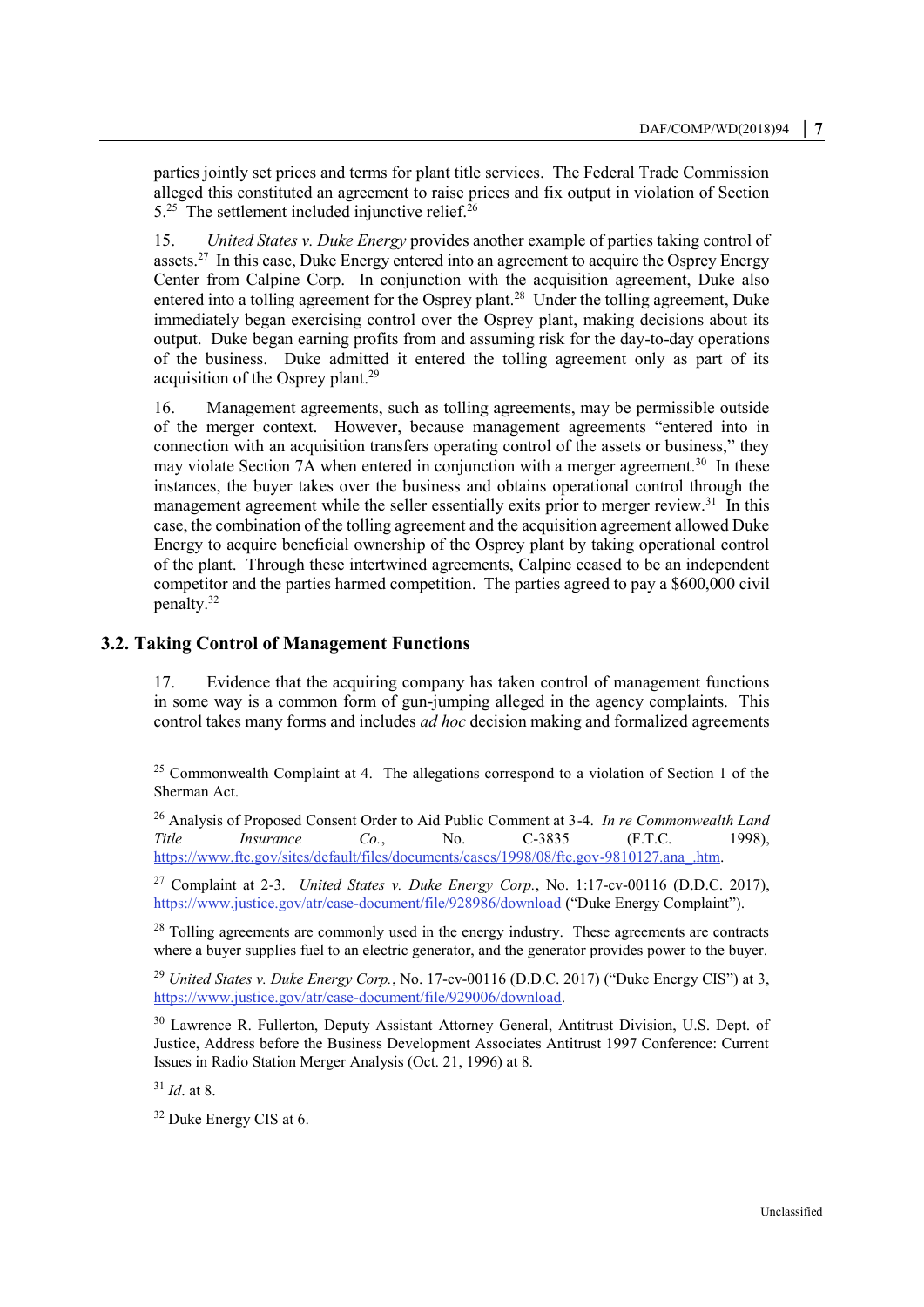contained in the merger contracts. The conduct alleged includes joint decision-making, agreement on prices and contract terms, reorganizations, and even settlement of disputes on behalf of another party to the merger.

18. In its case against Gemstar-TV Guide International, Inc., the United States alleged that prior to their merger, the parties engaged gun-jumping by "effectively merg[ing] most of their decision-making processes."<sup>33</sup> They did so by developing standard contract prices and terms, exchanging and redlining draft contracts and using TV Guide to act as Gemstar's agent during customer contract negotiations in violation of Section 7A.<sup>34</sup> Additionally, Gemstar and TV Guide agreed on contract prices and terms, agreed to slow customer negotiations during the pre-consummation period to get better terms after the merger, and entered into a market and customer allocation agreement in violation of Section 1.<sup>35</sup> The United States alleged that this joint decision-making eliminated both companies as independent competitors during the pre-consummation period.<sup>36</sup> The agreements harmed competition through increased prices and more onerous contract terms.<sup>37</sup> Gemstar agreed to pay a \$5,676,000 civil penalty under Section 7A violations and agreed to injunctive relief, including rescission of contracts entered into during the statutory waiting period.<sup>38</sup>

19. In another instance, Input/Output announced a reorganization of Digicourse, the business Input/Output planned to acquire. Pursuant to this reorganization, Input/Output assigned key Digicourse executives to new roles and titles, moved them into Input/Output facilities, and provided them with Input/Output business cards and email addresses. The United States alleged that these actions "constituted a transfer of beneficial ownership of DigiCourse to Input/Output prior to the expiration of the waiting period" in violation of Section  $7A^{39}$  The parties agreed to pay \$450,000 in civil penalties.<sup>40</sup>

#### **3.3. Limitations of Day-to-Day Operations Through Merger Contract Provisions.**

20. Often merging parties will include provisions in their merger agreements designed to maintain the value of the acquired firm during the pre-merger period. These "interim conduct of business" provisions require approval from the acquiring firm for certain decisions taken after the merger agreement is signed but before the merger has closed. These types of provisions often require approval for decisions such as undertaking large capital projects, selling significant assets, or incurring significant debt. Usually, merging

<sup>34</sup> *Id.* at 15-17.

 $\overline{a}$ 

<sup>37</sup> Gemstar CIS at 10-11.

<sup>38</sup> *Id.* at 15. The decision to rescind the contracts at issue rested solely with the third parties who entered into the contracts.

<sup>39</sup> Complaint at 4. *United States v. Input/Output, Inc.*, No. 1:99CV00912 (D.D.C. 1999), [https://www.justice.gov/atr/case-document/complaint-civil-penalties-violation-premerger](https://www.justice.gov/atr/case-document/complaint-civil-penalties-violation-premerger-reporting-requirements-hart-scott)[reporting-requirements-hart-scott](https://www.justice.gov/atr/case-document/complaint-civil-penalties-violation-premerger-reporting-requirements-hart-scott) ("Input/Output Complaint").

<sup>40</sup> Final Judgment at 2. *United States v. Input/Output, Inc.*, No. 1:99CV00912 (D.D.C. 1999), [https://www.justice.gov/atr/case-document/proposed-final-judgment-154.](https://www.justice.gov/atr/case-document/proposed-final-judgment-154) 

<sup>33</sup> Gemstar Complaint at 15.

<sup>35</sup> *Id*. at 10-15.

<sup>36</sup> Gemstar Complaint at 16-17.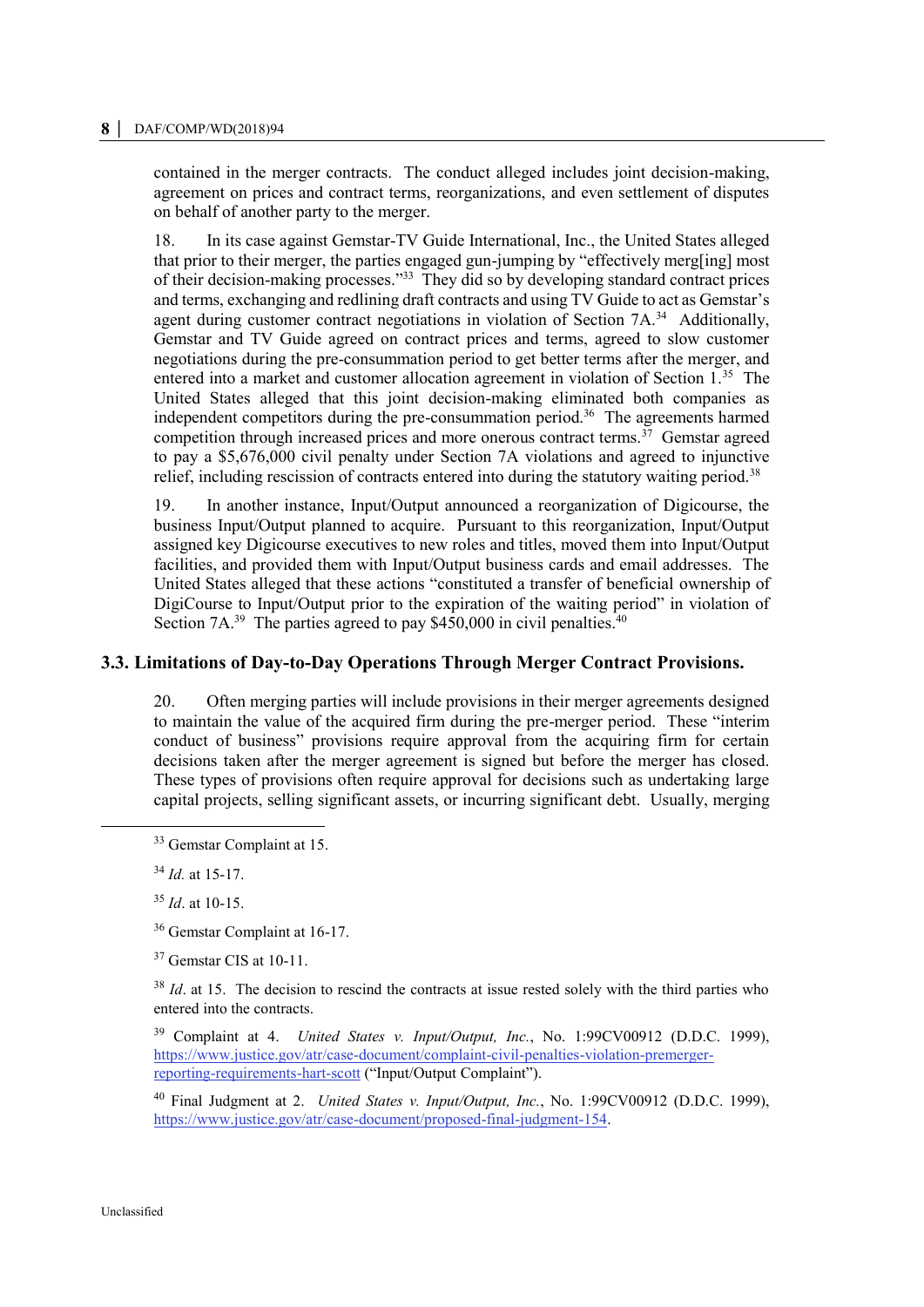parties have legitimate business reasons for including such provisions and they do not run afoul of gun-jumping laws. However, if the interim conduct of business provisions require approvals for decisions the acquired firm would make in the ordinary course of its business, the provisions may constitute gun-jumping. Three matters provide examples of overly restrictive conduct of business provisions.

21. In 2010, the United States entered into a consent decree to address gun-jumping that occurred between Smithfield Foods and Premium Standard Farms.<sup>41</sup> Smithfield entered into a merger agreement with Premium Standard Farms that contained provisions limiting Premium Standard's operations during the waiting period. These provisions also included a requirement that Premium Standard "carry on its business in the ordinary course consistent with past practice."<sup>42</sup> Because of this provision, Premium Standard submitted three ordinary course purchase contracts to Smithfield Foods for its approval.<sup>43</sup> Each time Premium Standard sought consent for the contracts, it provided Smithfield with proposed terms include price, quantity, and length of contract.<sup>44</sup> The United States alleged a violation of Section 7A and obtained a \$900,000 civil penalty.<sup>45</sup>

22. *United States v. Computer Associates* provides a similar example. Computer Associates and Platinum Technology International were leading vendors of management software products and competed aggressively prior to their agreement to merge.<sup>46</sup> The merger agreement contained several provisions governing how Platinum would conduct its business prior to consummation of the merger, including requirements that it seek approval to change standard license terms or offer discounts greater than 20 percent. $47$  Before entering into the merger agreement, Platinum routinely entered into contracts with discounts greater than 20 percent.<sup>48</sup> Platinum changed its customer contract approval procedures to ensure that the company met these limitations and Computer Associates executives made decisions about Platinum contracts during the HSR waiting period. Computer Associates executives had access to competitively sensitive information when making decisions about whether to approve or deny changes.<sup>49</sup> The merger agreement also limited Platinum's ability to offer certain services without Computer Associates' approval. Computer Associates also changed some of Platinum's accounting practices and cancelled

<sup>44</sup> *Id*.

 $\overline{a}$ 

<sup>45</sup> Smithfield Final Judgment at 2.

<sup>47</sup> *Id*. at 2.

<sup>48</sup> *Id*. at 8.

<sup>49</sup> *Id*. at 8-10.

<sup>41</sup> Final Judgment at 1. *United States v. Smithfield Foods, Inc.*, No. 1:10-cv-00120 (D.D.C. 2010), <https://www.justice.gov/atr/case-document/final-judgment-171> ("Smithfield Final Judgment").

<sup>42</sup> Complaint at 5. *United States v. Smithfield Foods, Inc.*, No. 1:10-cv-00120 (D.D.C. 2010), <https://www.justice.gov/atr/case-document/complaint-211> ("Smithfield Complaint").

<sup>43</sup> Smithfield Complaint at 6.

<sup>46</sup> Computer Associates Complaint at 5. *United States v. Computer Associates Int'l Inc.*, Civ. No. 1:01CV02062 (D. D.C. 2002), [https://www.justice.gov/atr/case-document/complaint-equitable](https://www.justice.gov/atr/case-document/complaint-equitable-relief-and-civil-penalties)[relief-and-civil-penalties](https://www.justice.gov/atr/case-document/complaint-equitable-relief-and-civil-penalties) ("Computer Associates Complaint").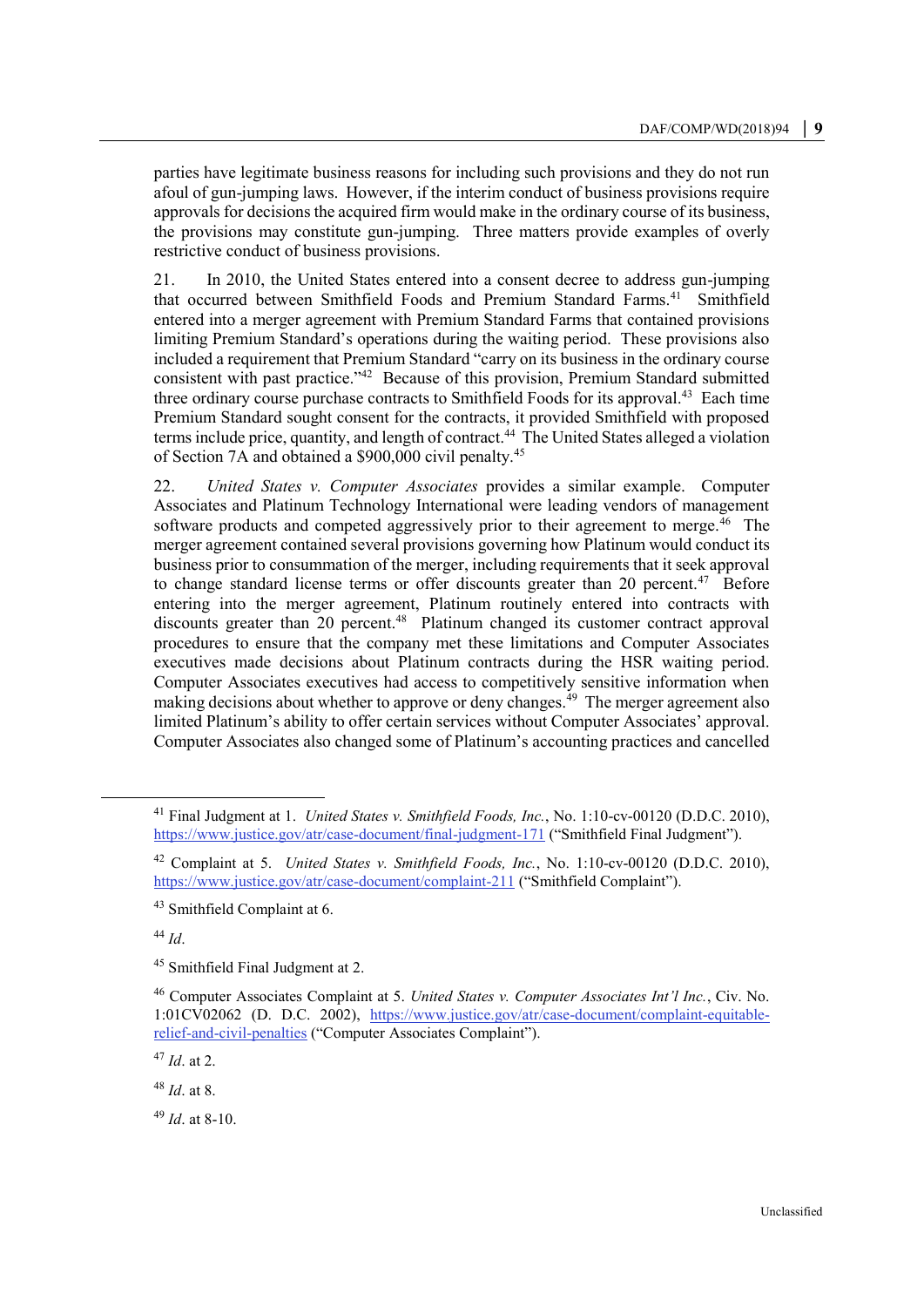Platinum's participation in trade shows.<sup>50</sup> The United States alleged violations of both Section 7A and Section 1. Computer Associates and Platinum each agreed to pay a civil penalty of \$638,000 as well as injunctive relief.<sup>51</sup>

23. *United States v. Qualcomm* provides a third example of an acquiring firm exercising control over the day-to-day operations of Flarion, the to-be-acquired firm.<sup>52</sup> The merger agreement required Flarion to support certain pre-existing technologies, but prohibited it from expanding the scope of the existing deployments of technologies or supporting new deployments of technologies.<sup>53</sup> Within days of the merger agreement, Flarion sought Qualcomm's consent before entering transactions with third parties even when the merger agreement did not oblige Flarion to do so.<sup>54</sup> The United States alleged a violation of Section 7A and obtained a \$1.8 million civil penalty.<sup>55</sup>

24. In all of these examples, the acquired firm stopped exercising its own independent business judgment and deferred to the acquiring firm. The acquiring firm then exercised control over business operations and acquired beneficial ownership of the business prior to the expiration of the waiting period. In doing so, consumers were denied the benefits of competition prior to the end of the statutory waiting period and the agencies were denied the ability to review the merger while the parties remained independent during the waiting period.

#### **3.4. Negotiating Contracts or Settlements on Behalf of the Other Party**

25. The agencies have alleged Section 7A violations where executives from one of the merging companies attempted to negotiate contracts or seek settlements to lawsuits on behalf of the other party. In *United States v. Input/Output*, an executive from the acquired company traveled to the United Kingdom to resolve a commercial dispute between the acquiring company and one of its customers and eventually accepted settlement on behalf of the acquiring firm.<sup>56</sup> Ordinarily, we expect competitors to try to win business when customers become unhappy=, not try to improve their competitor's customer relationships.

26. In *United States v. Gemstar-TV Guide International, Inc.*, an executive from TV Guide led negotiations to settle a patent dispute between Gemstar and another market participant. The discussed terms were against TV Guide's interests because they would have made it more difficult for TV Guide to compete effectively.<sup>57</sup> In both instances, the

 $\overline{a}$ 

<sup>53</sup> *Id*. at 3-4.

<sup>54</sup> Qualcomm Complaint at 4.

<sup>56</sup> Input/Output Complaint at 4.

<sup>57</sup> Gemstar Complaint at 16.

<sup>50</sup> *Id*. at 10.

<sup>51</sup> Computer Associates CIS at 14-19.

<sup>52</sup> Complaint at 3-4. *United States v. Qualcomm Inc.,* No. 1:06CV00672 (PLF) (D. D.C. 2006), [https://www.justice.gov/atr/case-document/complaint-civil-penalties-violation-premerger](https://www.justice.gov/atr/case-document/complaint-civil-penalties-violation-premerger-reporting-requirements-hart-scott-0)[reporting-requirements-hart-scott-0](https://www.justice.gov/atr/case-document/complaint-civil-penalties-violation-premerger-reporting-requirements-hart-scott-0) ("Qualcomm Complaint").

<sup>55</sup> Final Judgment at 2. *United States v. Qualcomm Inc.,* No. 1:06CV00672 (PLF) (D. D.C. 2006), [https://www.justice.gov/atr/case-document/final-judgment-152.](https://www.justice.gov/atr/case-document/final-judgment-152)